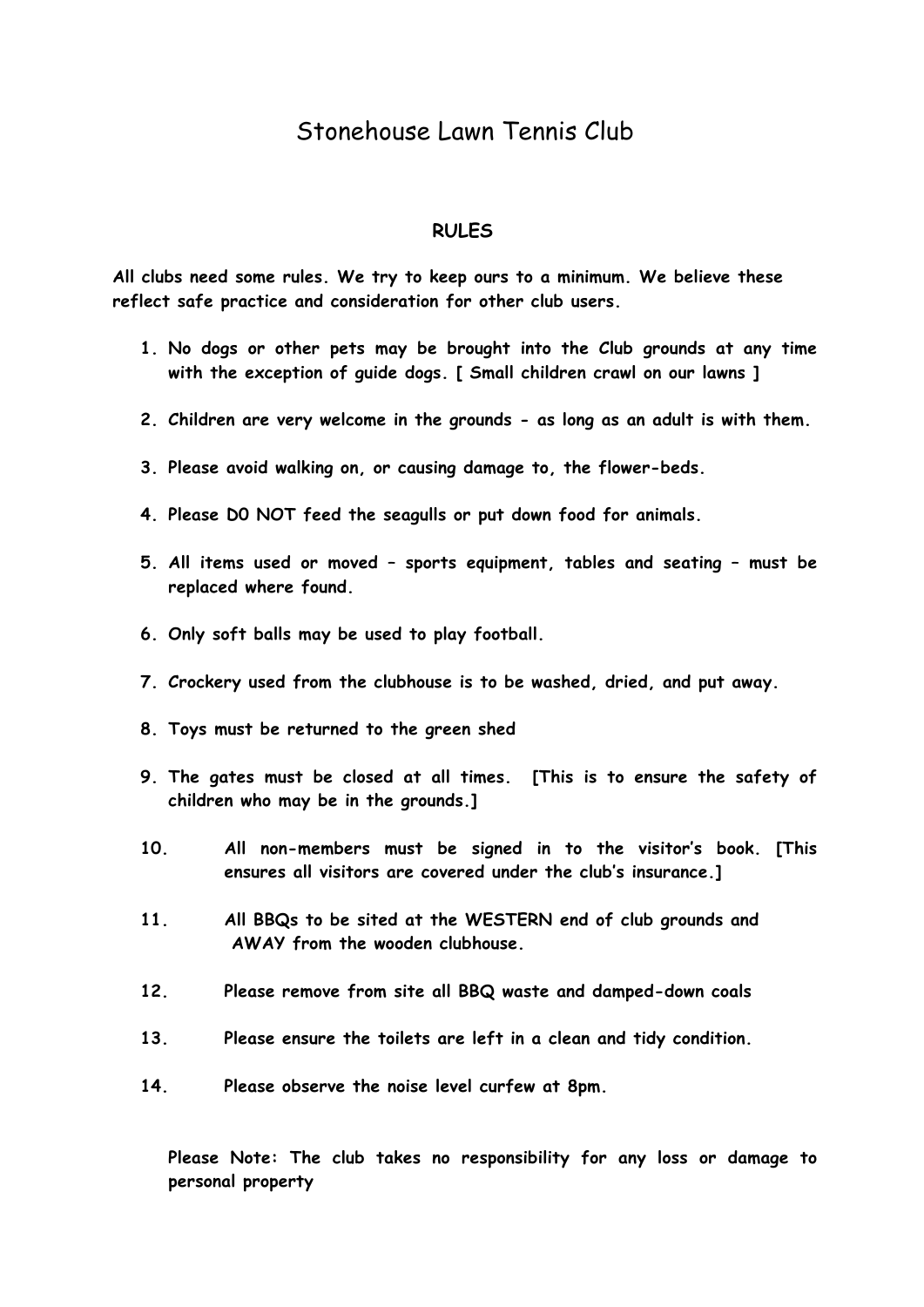## **Stonehouse Lawn Tennis Club**

## **GRIEVANCE PROCEDURE:**

**It would be nice to think we'll never have any but, just in case we do:**

- **1. An infringement of club Rules will be brought to the attention of the committee.**
- **2. The member concerned will be spoken to by a designated committee member who is acting on behalf of the committee.**
- **3. A further or subsequent infringement will result in a First and Final Letter of Warning. This will –** 
	- **a) Identify the specific complaint;**
	- **b) State that a further incident may result in termination of club membership.**
- **4. A further incident after that Warning Letter has been received will result in the termination of membership.**
- **5. The club member concerned, together with one 'friend ' will be invited to meet the committee before such action is sanctioned.**
- **6. The decision of the committee is final.**

**In addition, in September 2016 the Committee, voting unanimously, proposed the following:**

*" Club membership may be formally terminated by the Club Secretary without specified notice only if, in the opinion of the majority of the standing Committee, the member has behaved in a manner which brings the club into disrepute, threatens or endangers other club members or acts in a manner which blatantly ignores club rules.* **"**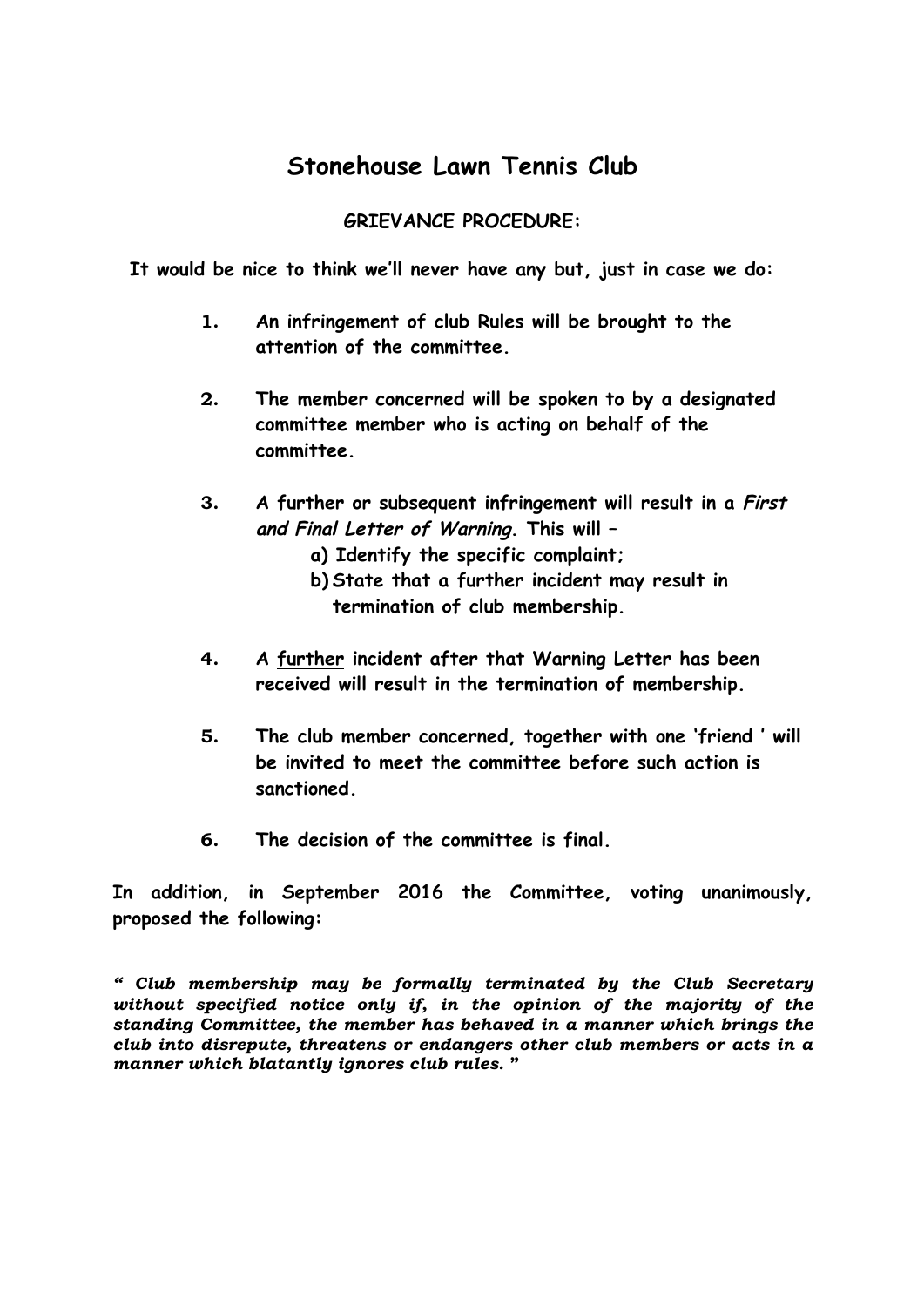# **Stonehouse Lawn Tennis Club**

### **CONSTITUTION**

#### **1. NAME AND AIMS OF THE CLUB**

- 1.0 The name of the Club shall be: Stonehouse Lawn Tennis Club.
- 1.1 As a not-for-profit Club, to provide the local community with sport and leisure amenities and so enhance a sense of neighbourhood unity and friendship.
- 1.2 To provide recreation and a place of tranquility and beauty for Club members and their guests.

#### **2. MEMBERSHIP**

- 2.1 By signing the Club's membership application form, a member accepts all the Rules and Conditions set out in this document and any other Rules and Conditions published by the Committee from time to time. Membership will only become valid by signing the membership application form for the current year.
- 2.2 **Membership** of the Club is open to adults living in Stonehouse or Plymouth and to people having family, social or business relationships with them. Members are encouraged to introduce new Members. Members' children up to the age of 18 years are covered by their parents' Membership but if under 16 must be supervised by an adult Member when in Club grounds. Members are welcome to bring visitors to the Club on an occasional basis, ensuring that any visitor name is entered in the visitor book in the premises to comply with the Club's insurance. A person visiting more than three times in a year would be encouraged to become a Member.
- 2.3 **Waiting List:** In the event of a waiting list the committee will give precedence to Stonehouse people and those connected to the area.
- 2.4 **Qualification**: Payment of all membership fees due to date; continued association with Plymouth by residence, business, family or social relationships and willingness to observe Club rules.
- 2.5 **EGM:** Any Member may apply to the Club Secretary for an Extraordinary General Meeting setting out the grounds and purpose, supported in writing by 10 other Members, or by half the membership if half should be less than 10. The Club Secretary would then be responsible for contacting the Committee and, providing that the Committee agrees that the grounds and purpose are valid concerns of the Club, for arranging for such a meeting to be held within 28 calendar days of receipt of the request.
- 2.6 **Tools**: Club maintenance tools, supplies and machinery are to be used for Club purposes only and not for private or Vegetable Plot purposes. No person, Committee member or otherwise, may use the Club's power tools unless deemed by the Committee to be properly trained to do so.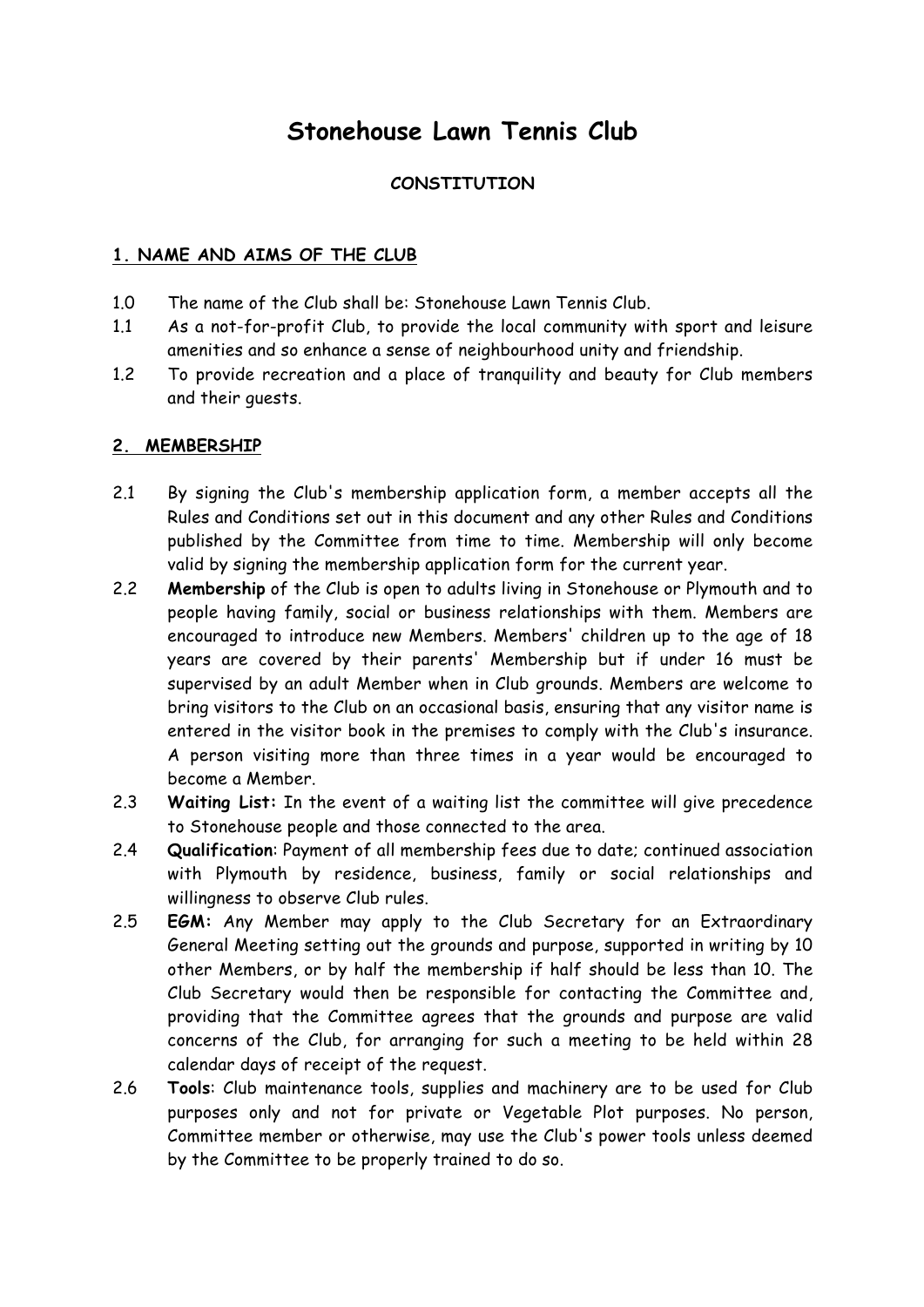- 2.7 **Honorary Membership**: Permanent honorary free lifetime membership may be awarded to people deemed by the Committee to have given extraordinary service to the Club. This honorary membership would not include Vegetable Plot allocation. At its discretion, the Committee may also honour key individual Members for a period, with honorary titles such as Patron or President as nonvoting advisors to the Committee.
- 2.8 **E- Letters**: Electronic confirmation from a member to the Club Secretary or other officer of the Club will be deemed equivalent to a signed paper version of the same membership application form or other form issued by the Club for conducting the business of the Club. An electronic letter will be deemed equivalent to a paper letter with a written signature sent formally to the Club. Traditional paper versions of forms or letters will continue to be welcome.
- 2.9 **Membership Year:** The Club's Membership year runs from 1st April to 31st March.
- 2.10 **Expectation:** The friendly and supportive spirit of the Club is one of its chief assets. Membership implies an expectation to support the Club in some practical way and not merely to exploit its facilities.

### **3. THE COMMITTEE**

a. The Committee will include elected Chairman, Vice Chairman, Treasurer and Club Secretary. Elections for Committee members are held at each Annual General Meeting.

**Tenure of Office**: From April 2016, committee members will be elected for two years, and the committee will be split into two parts with one part being elected one year and the other part the following year, meaning that in 2016 only, one part will be elected for one year, the other for two years; Chairman and Treasurer should be in one part, Vice Chairman and Club Secretary in the other.

**Eligibility:** Eligibility to serve on the Committee is limited to one person per household. A candidate for election to the Committee at an AGM must have been a Member for at least one year.

3.1.1 **Co-option to the Committee.** Should Committee membership fall below the current agreed establishment, the Chairman, with Committee agreement, may co-opt a Member to serve as a full Committee member until the next general meeting. Co-options are valid from newer Members if not enough candidates have come forward for election with at least one year's membership.

**Needed Skills:** If a particular skill is required to further the Club's agreed objectives, then, with agreement of the Committee, the Chairman may co-opt people with relevant experience to serve on the Committee until the next general meeting, irrespective of length of membership, of Committee size limit or of shared residence rules.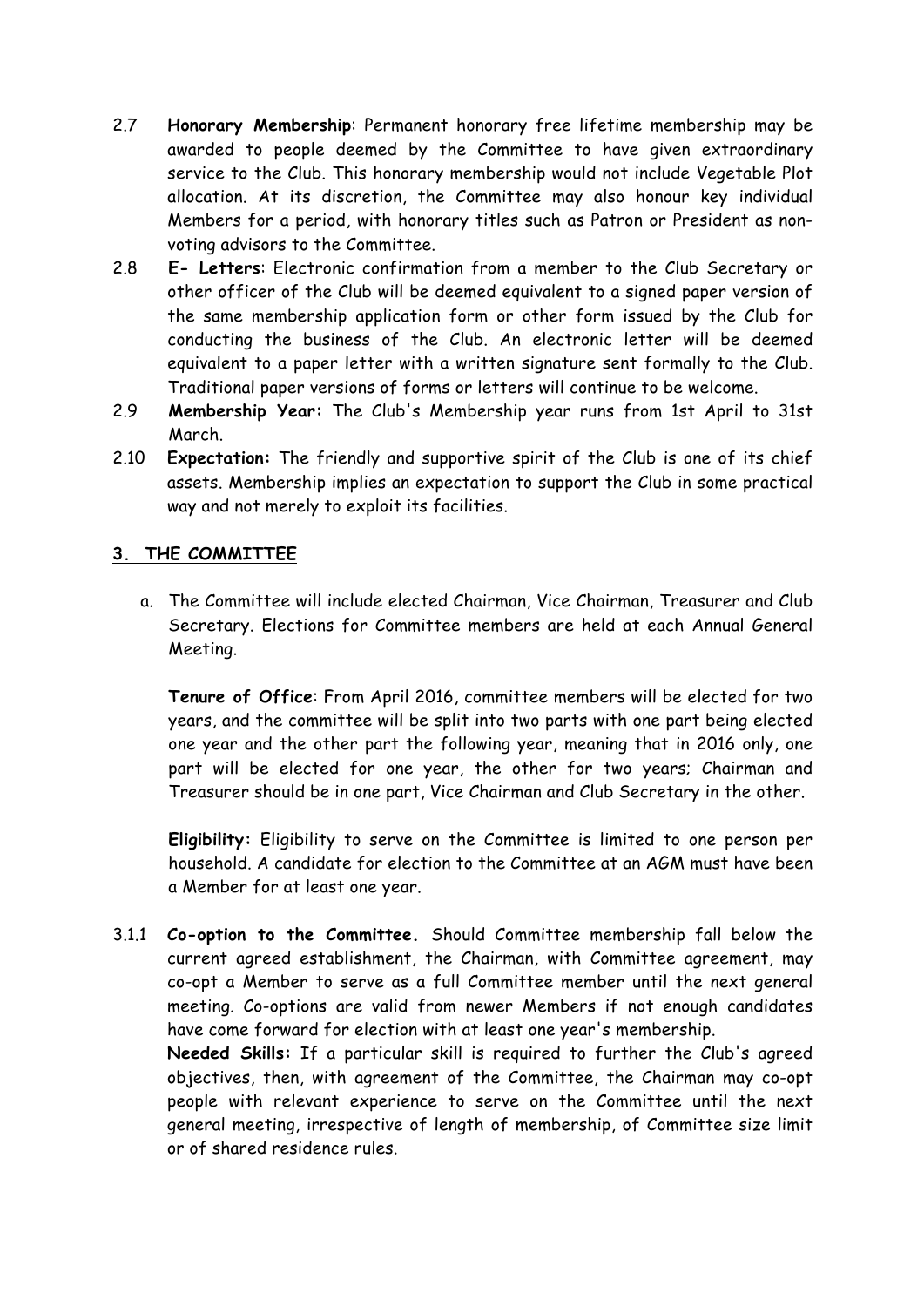- 3.2 **Composition**: The Committee comprises a maximum of 12 and a minimum of 7 Members, who will be responsible for the management of the Club, the actual number within those limits to be determined from time to time by the Committee.
- 3.3 **Status**: Committee membership enjoys voluntary and unpaid status.
- 3.4 **Frequency**: The frequency of meetings of the Committee will be determined by the Chairman and Committee according to circumstances.
- 3.5 **Trustees**: The Trustees of the Club are the Committee members
- 3.6 **Responsibilities**: It is the responsibility of Committee members to attend Committee meetings and to advise the Chairman of any apologies. Members who fail to attend half of the meetings in a calendar year or 3 consecutive meetings may be deemed by the Chairman to have resigned from the Committee. This would be formally recorded at the next Committee meeting.
- 3.7 **Quorum**: A quorum is more than half of the current number of Committee members. A Committee member who is unable to attend may give his/her proxy vote to the Chairman in writing to exercise as deemed suitable or to any Committee member to vote upon specific pre-advised Resolutions as directed by the absent Member. Unless previously and exceptionally agreed with the Chairman in writing in advance of the meeting, no proxy will count towards a quorum.
- 3.8 **Seconded nominations** for Committee membership are to be made to the Secretary 14 calendar days before an AGM.
- 3.9 **Keys**: Committee members to hold keys to the Club's stores and property as required by their role(s) and subject to a signed undertaking. All key holdings are to be recorded by the committee member responsible for membership.
- 3.10 **Annual Fees**: The Committee will review and determine the actual fee for membership, events, sports facilities and Vegetable Plots (see 10.3 below) on a yearly basis together with classes of concessions as appropriate.
- 3.11 **Closure of Grounds:** In the interests of improving Club funding, the Committee may decide with at least 14 days' notice to Members to close the Club grounds for private hire by a Member ( on not more than 6 occasions per year and not exceeding 6 individual days per year) in return for a donation towards Club funds (amount to be determined and agreed by the Committee). Should a private function be arranged in the Club grounds, Members should not expect to use the Club grounds or amenities on the given date(s).
- 3.12 **Voting**: Each member of the Committee is entitled to one vote only and in event of a tie, the Chairman will have the casting vote. Voting is by simple majority.
- 3.13 If at any time the Club ceases to exist, the Committee must arrange a final general meeting to decide how remaining funds or assets will be disposed of.
- 3.14 **EGMs**: The Committee may call Extraordinary General Meetings when considered necessary or desirable, with 14 calendar days' notice to Members.
- 3.15 **Rules**: The Committee may from time to time make and publish new or altered rules according to its view of the best interests of the Club. Such rules will have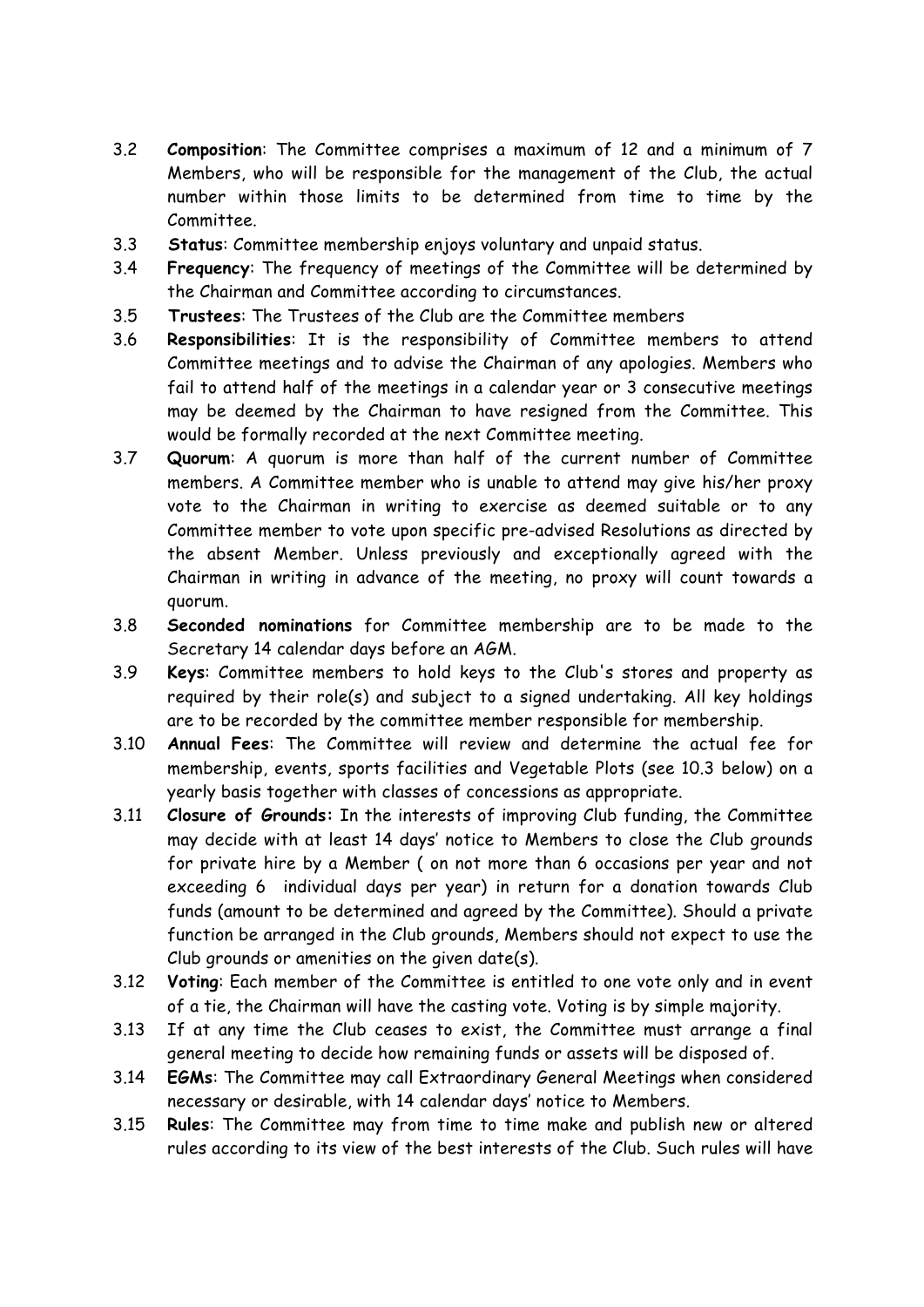effect until the next Annual General Meeting to which they will be presented for ratification.

- 3.16 **Vision**: The Committee will produce and update at least annually a plan for the Club's vision, activities and management, including Committee roles and responsibilities, methods, targets and budgets. This plan will be available to any Member on request.
- 3.17 **Committee Member – Dismissal**: If a Committee member is deemed by the Chairman and Committee as failing to act in the best interests of the Club, that member may be voted off the Committee by two thirds of the rest of the Committee.
- 3.18 **Roles**: Exceptionally, with the agreement of the Committee, the Chairman may re-allocate Committee roles amongst Committee members between AGMs if he feels such a move to be in the best interests of the Club.
- 3.19 Any Committee member may hold more than one role, if suggested by the chairman and approved by the Committee.
- 3.20 A Committee member must be a member of the Club.

## **4. FINANCE**

- 4.1 **Accounts**: Maintenance of full and detailed accounts to be the responsibility of the Treasurer who will bring a statement of current cash and bank balances, expenses incurred and expected liabilities within the current Club accounting year to each Committee meeting.
- 4.2 **Bank Accounts:** Bank Accounts and/or property to be held in the name of Stonehouse Lawn Tennis Club.
- 4.3 Current bank statements to be made available at each Committee meeting.
- 4.4 **Withdrawals**: Withdrawals (cheque and cash) will require any two of the three authorised account signatories, as determined from time to time by the Chairman with committee agreement, one of whom must be the Treasurer.
- 4.5 **Indemnity**: The Treasurer is responsible for ensuring that all officers of the Club - being the Committee members and any other persons acting on their behalf - are indemnified at all times by appropriate public and officers' liability insurance, after receiving at least three comparable quotations and agreeing with the Committee with which company the insurance policy should be taken up. The insurance certificate to be on display to the Membership at all times in the Club's premises and a copy to be kept by the Club Secretary.
- 4.6 **Financial Year:** The Club's financial year runs from 1st February until 31st January.

## **5. AUDIT**

5.1 **Annual Audit**: Each year the accounts will be examined by a suitable independent firm or professional person (who shall not be connected to the SLTC or its Committee members), with a formal acknowledgement of inspection and sign-off. This firm/person is to be approved by the Committee.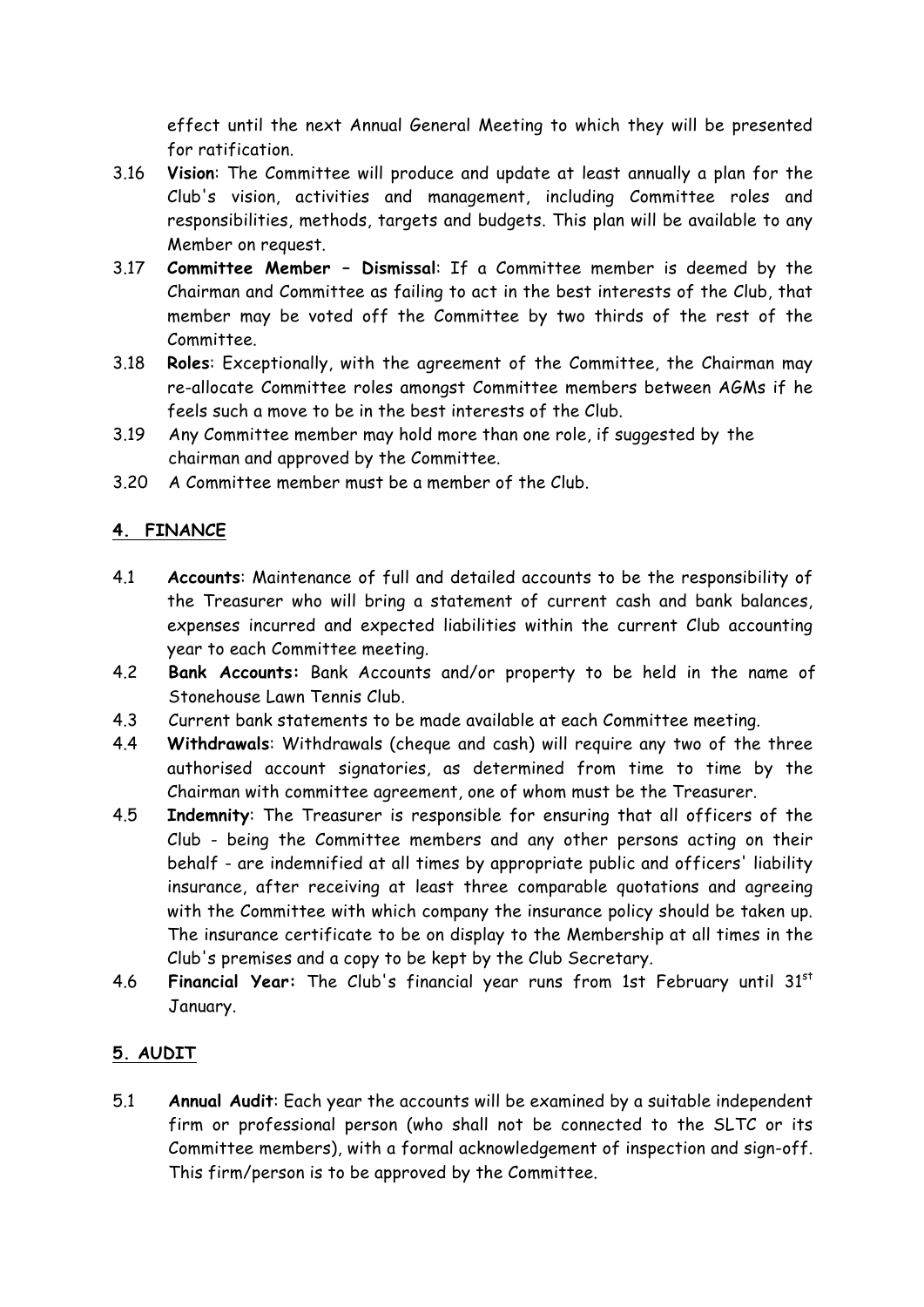## **6. RECORDS**

- 6.1 **Minutes**: In accordance with the Chairman's requirements, the Club Secretary will maintain and distribute the Minutes of Committee meetings and of all general meetings, and will make any of these available to members on request, subject only to individuals' privacy, confidentiality and data protection requirements.
- 6.2 **Correspondence**: The Club Secretary is responsible for secure, readily accessible storage of all Club's correspondence.
- 6.3 **Membership**. The Committee member responsible for Membership is responsible for maintaining an up-to-date list of Members with copies to the Chairman and Treasurer
- 6.4 **Club Keys** : Committee member responsible for Membership is to maintain a register of key holders for all club keys, including general members' keys as per the list of Members, the tool shed, Vegetable Plots and other site keys, and files the signed undertakings from holders of toolshed keys and Vegetable Plot keys.
- 6.5 **Power Tool Operators:** The Secretary to maintain a list of Members trained and deemed competent to operate the Club's power tools.
- 6.6 **Vegetable Plot Allocation:** The Secretary to hold the Vegetable Plot allocation and Vegetable Plot waiting list for as long as the Club provides Vegetable Plot space.
- 6.7 **Financial Records**: The Treasurer to maintain records of all the Club's financial transactions for his/her period of office.
- 6.8 **Ownership**: All records held on behalf of the Club are the property of the Club and must be passed to the Chairman or to the new office holder at the end of any period of office of the Club Secretary, Treasurer or of other Committee members with specific roles.

## **7 Use of Club Funds**

- 7.1 **Aims**: Club funds shall only be used for furthering the aims of the Club.
- 7.2 **Reimbursement**: Members/Committee members will be reimbursed to cover expenditure on the Club's behalf previously agreed by the Committee on production of valid receipt(s) which must be seen and approved by 2 authorised signatories to the Club's bank account(s). If the Treasurer is available, he should initiate the payment, otherwise it may be issued by one of the other authorised signatories.
- 7.3 **Reimbursements** will only be made by cheque or electronic transfer, to ensure a reliable audit trail.
- 7.4 **Maintenance** or other work by outside contractors only to be commissioned after agreement by the Committee, except in an emergency (safety), where any Committee member may commission remedial work, informing the Committee as soon as possible.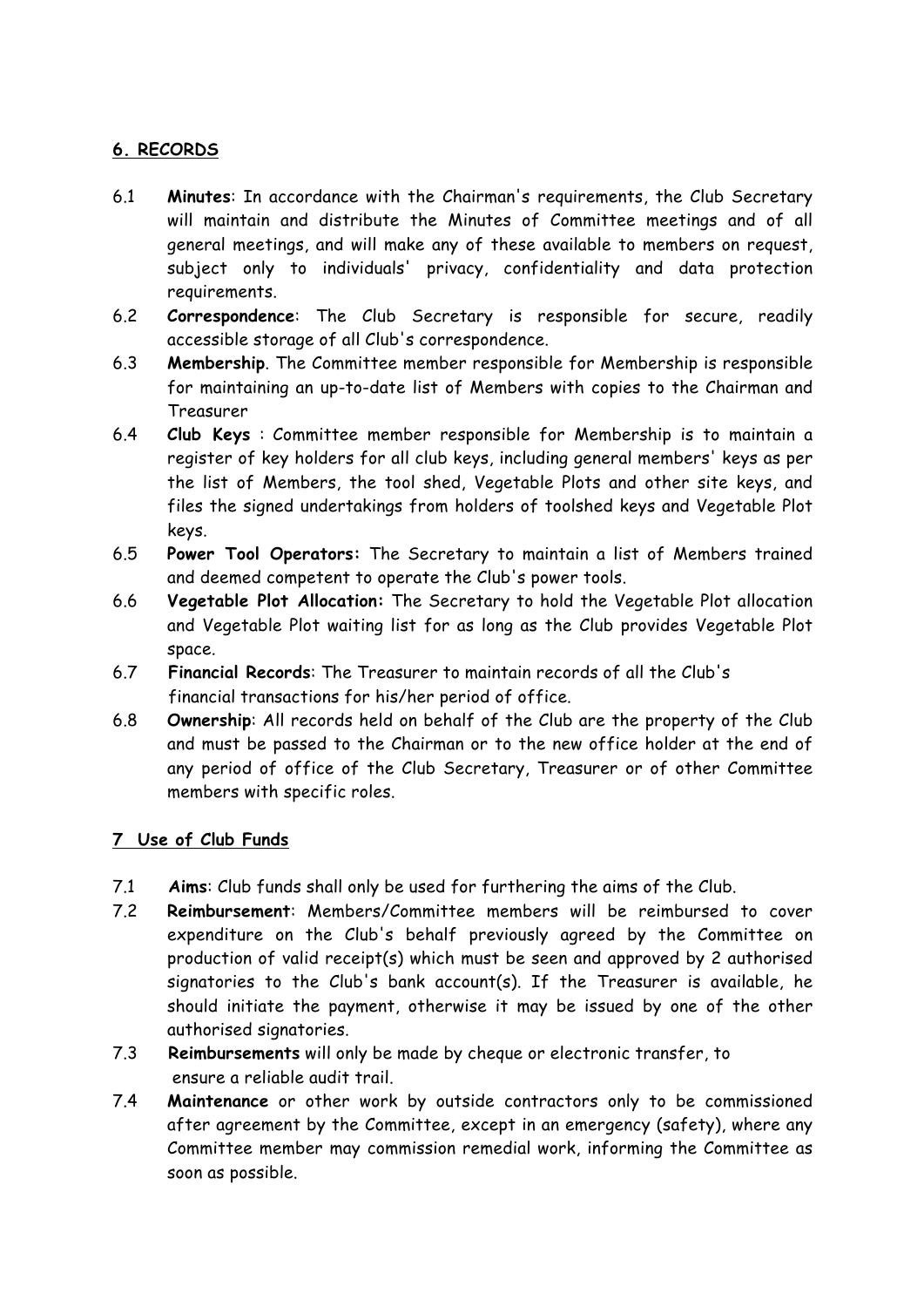## **8 ANNUAL GENERAL MEETINGS**

- 8.1 **When Called**: Will be held within three months from the end of each financial year, the date to be decided by the Committee.
- 8.2 **Notification**: Members to be notified 28 calendar days in advance of the date, time and venue by the Club Secretary upon the Chairman's request. The Chairman is responsible for the wording of the AGM Calling Notice, Agenda and all accompanying documentation.
- 8.3 **Members' proposals** for change or suggestions about Club events or management to be presented to the Secretary at least 14 calendar days in advance of the AGM.
- 8.4 The Treasurer will present yearly accounts at the AGM.
- 8.5 **Proxy voting** will be allowed on receipt by the Secretary of properly completed proxy forms within 2 calendar days of the meeting.
- 8.6 **Quorum**: A quorum will be 10% of Members, where Committee members count as Members and also provided that over 50% of Committee members are present. If the Chairman and Vice-Chairman are not present, the Club Secretary will chair the meeting: the Treasurer, if absent, will be represented by the Secretary and if the Secretary is absent, another Committee member will represent him or her, by prior arrangement wherever possible.
- 8.7 **Voting** will be by a show of hands and registration of any proxy votes; election of officers may be by ballot. If a vote is tied, the Chairman will have the casting vote.
- 8.8 Only fully paid up Members will be eligible to vote.

#### 9 **SUBSCRIPTIONS**

A reminder for membership renewal and payments due will be sent out each year by the Committee member responsible for membership with or before the notice of the AGM. Renewal payments are due by 1st April. Lateness beyond 4 weeks may mean access to grounds is blocked and the imposition of a surcharge to cover administrative costs.

## **10 VEGETABLE PLOTS AND PLOT HOLDERS**

- 10.1 **Allocation**: Vegetable Plots to be allocated only to fully paid-up Members with a prompt payment record. People on the waiting list who have failed to pay their Membership fees by the due date will be removed from the list.
- 10.2 The allocation of the Vegetable Plots to be agreed by the Committee and Vegetable Plot holders must comply with all Club and Vegetable Plot rules as set by the Committee from time to time.
- 10.3 **Annual Licence:** Allocation of Vegetable Plots is by annual license at a fee to be reviewed annually or as the committee sees fit.